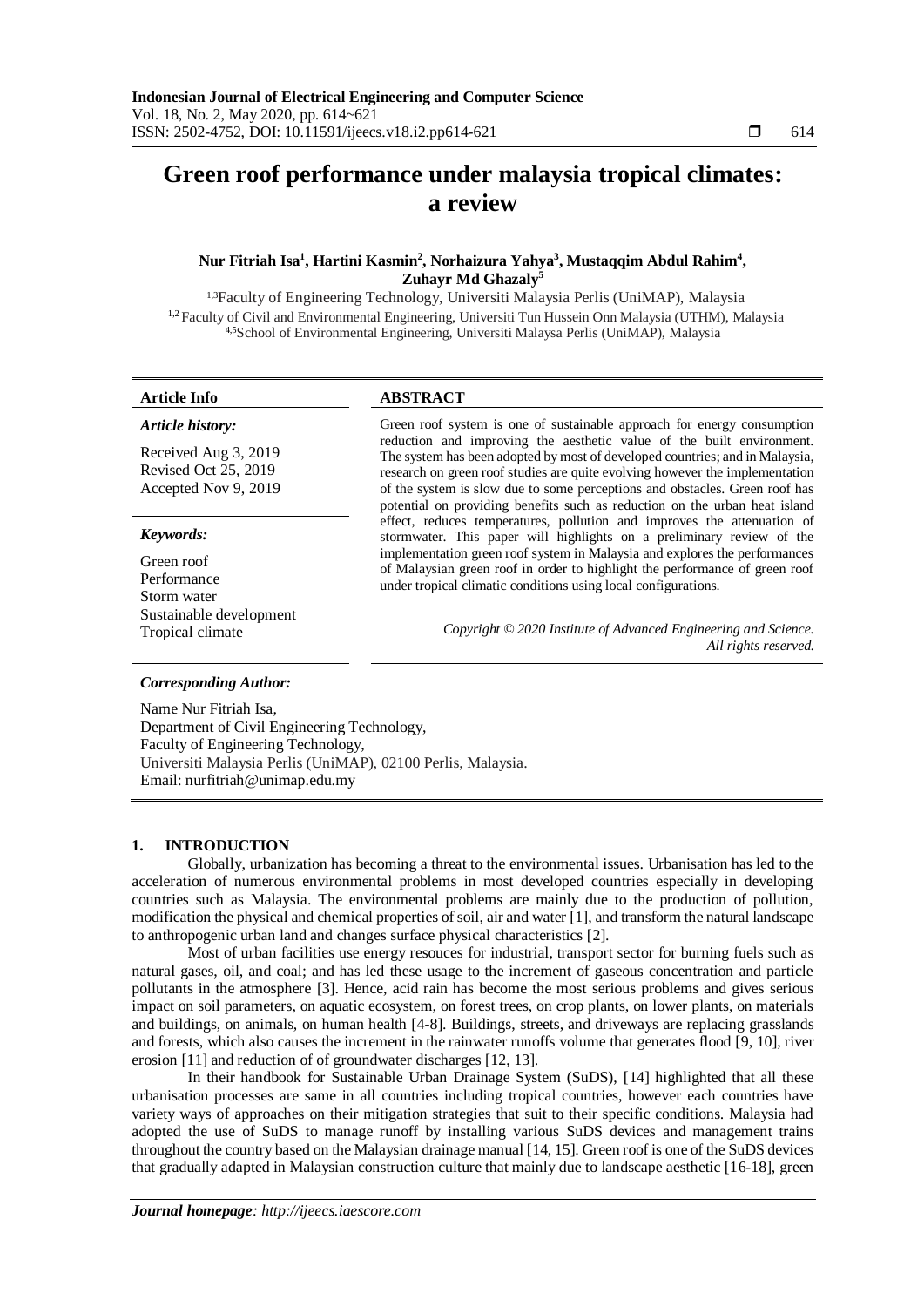615

building [19, 20], thermal comfort [21-23] but SuDS itself represents the urban drainage system for water management [24, 25]. Therefore, this paper will explores on some of the green roof performances by Malaysian studies.

# **2. MALAYSIA AND THE GREEN ROOF IMPLEMENTATION**

The region of Kuala Lumpur experienced a declining in its green areas from its original 24,222 hectare of city area to only about 59.4% of the total area that equivalent to 14,386 hectares [26, 27]. Following this reduction, Kuala Lumpur exemplifies the negative effect of urbanization in the country and the urgent need to develop sustainable strategies that can maintain the green coverage in parallel with modern urbanization. Green roof has the potential to increase green areas within wasted roof in urban areas. The depletion and degradation of the environmental resources such as soil, water and air in Malaysia has also generated interest in the green roof system from most of Malaysian professionals, scholars and practical perspective [17, 28]. From the green roof projects information compiled by [28], green roof concept may not new where it have been implemented since 1992 to 2005 for the landscape purpose [17]. However, it have been recently discovered in more technical ways by professionals scholars since 2006 to 2008 and its gradually evolving since then [17, 28].

In [17, 29], once reported in their studies that the Ministry of the Federal Territories and Urban Wellbeing, Malaysia had the initiative to allocate an area of 150,000 m2 of traditional roofs that are to be converted to green roofs by the end of 2020. However, although green roofs gaves many benefits on environments, it is noticed that very few buildings have been adopted green roofs system [19]. This may be due to perception, challenges in development, obstacles or barriers in green roof implementation [17, 28-30].

The study also identifies the obstacles to the implementation of the green roof concept within Malaysia. One of the challenges is the absence of clear design rules and guidelines for the implementation of the concept in the country [19]. Without such guidelines, the implementation of the roof for the owners of buildings becomes a challenge. There are additional obstacles in the form of the absence of experts or green roof professionals for installation. The rest feature past failures of these roofs, complexities and costs of maintenance, high costs of installation, and the susceptibility to fire. The challenges also feature the fear for a previously unimplemented concept within the country [25].

Malaysian society is not sufficiently aware of green roof technology, hence there is a need for publicity to ensure that the technique is known by a significant population [19]. The green roof systems have been adopted in Malaysia but are not monitored scientifically, hence their performance is not sufficiently proved [31, 32].

# **2.1. Green Roof Benefits**

The core aspect that should guide the decision to implement the green roof within any surrounding is the degree of benefits that the concept provides. This paper explores on the summary of the findings on the potential of environmental benefits from the use of the green roof system in Malaysia. Based on the reviews from 4 researchers findings, [17] also identified 10 beneficial factorgreen roof similar to [28] findings as listed:

| i) Increase the roof life span by protecting it against the sun's direct | vi)Reduce water surface runoff and urban flood.                       |
|--------------------------------------------------------------------------|-----------------------------------------------------------------------|
| heat.                                                                    |                                                                       |
| ii)Increase the aesthetics and economic values of properties.            | vii)Reduce a building cooling load and CO2 emissions.                 |
| iii)Reduce the Urban Heat Island Effect.                                 | viii)Create urban green spaces for social activities and agriculture. |
| iv)Restore the ecosystem of flora and fauna into the urban.              | ix) As a buffer zone from noise and air pollution.                    |
| v) Gain recognition and certification through Green Building             | x)Reducing the Roof Thermal Transfer Value (RTTV).                    |
| Index $(GBI)$ .                                                          |                                                                       |

Furthermore, [33] in their study has reported that in any building construction, green roof has the opportunity to gain between 7% and 10% point from the building assessment tools such as Building Research Establishment Environment Assessment Method (BREEAM), Leadership in Energy and Environmetal Design (LEED), CASBEE, Green Mark and Green Building Index (GBI). Green roofs is well known to have direct contribution on greenery provision, greenery and roof and storm water design, noise attenuation, air pollution reduction, insulation and biodiversity of animals.

# **2.2 Green Roof Configurations**

Typical green roof system consists of vegetation, growth medium and drainage layers that are placed on roof structure but the layers can be extended depending on the requirements for roof protection [34]. Typically, green roof can be classified as extensive or intensive depending on the depth of growing media.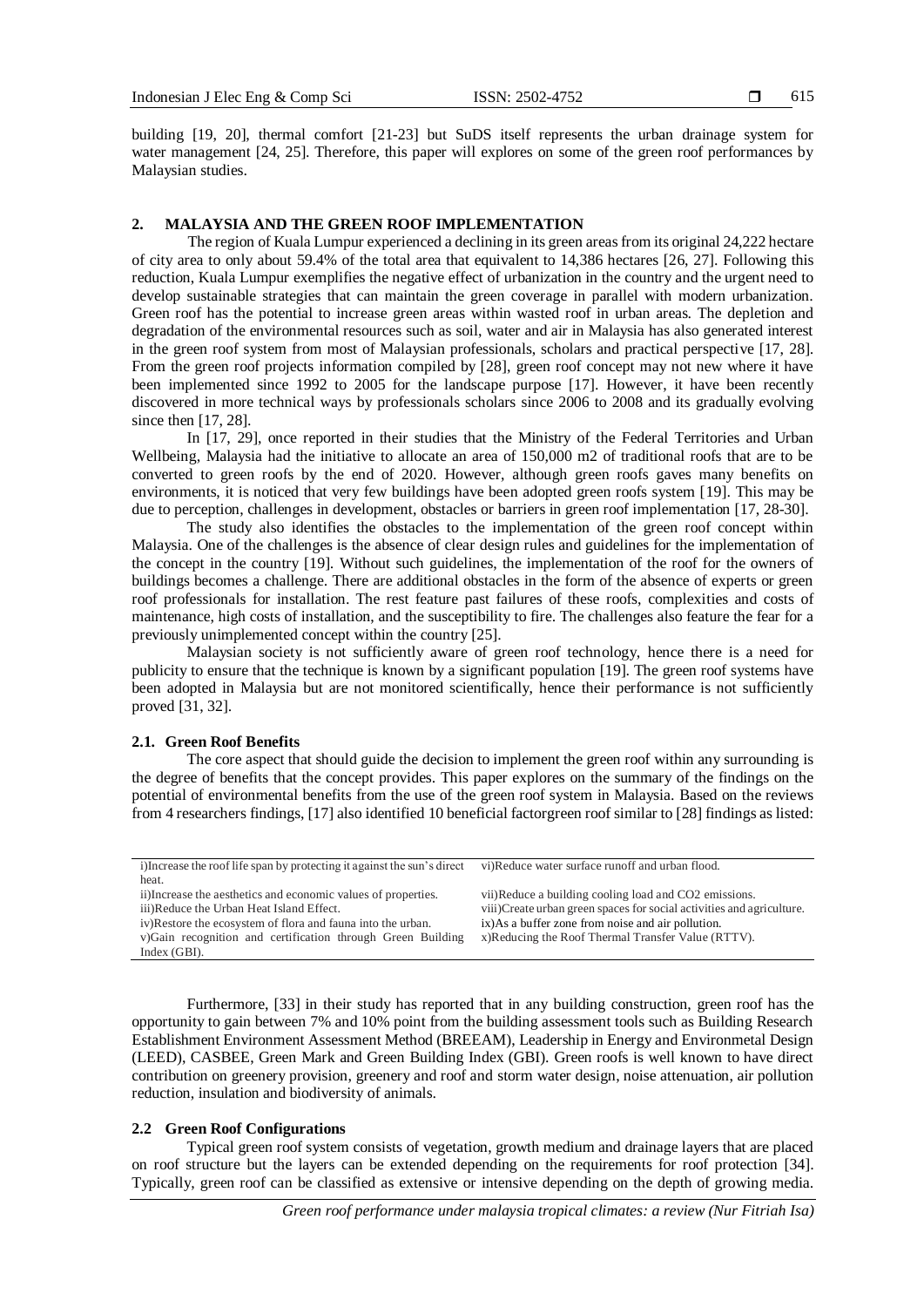The extensive green roof is lightweight and has shallow layer of growth depth which normally less than 150 mm and planted with small plant types. While intensive green roof has deeper layer of growing media more than 150 mm to support larger types of vegetation such as shrubs and trees. Due to limitation on plant selection, study by [28] reported that intensive green roofs are the most common green roof implemented in Malaysia, with a dominance survey at 77.5% from total of 120 respondent, while extensive green roofs are less dominant at 22.5%.However, even though the green roof layer configurations may be differ in their details, its usually features vegetation, a growth medium, a drainage and water proofing layer, as well as the final protection layer. The design of the roof must also be such that the slope achieves proper capacities of retention and porosity [26].

### **2.2.1 Type of Vegetation**

Plant selection in green roof is more relying on the type of green roof itself. Shallow substrate depth of extensive green roof lead to restricted of plant species like drought tolerance succulents such as Sedum, annuals grasses, herbaceous perennials and mosses. Succulents like Sedum, mostly well suitable to extensive green roof [35-38]. In Malaysia, several research based on types of vegetation had been conducted by [35, 39-43] mainly focusing on the performance of the plants in reducing the stormwater runoff. Table 1 shows the summary of all the findings.

| Researchers                              | $\epsilon$ , $\epsilon$ and $\epsilon$ and $\epsilon$ is the set of $\epsilon$ is the set of $\epsilon$<br>Types of Vegetation used and Findings                                                                                        |
|------------------------------------------|-----------------------------------------------------------------------------------------------------------------------------------------------------------------------------------------------------------------------------------------|
| D.Kamarun et al., (2017) [40]            | - Pearl grass (Axonopus compressus (dwarf)), Philippine grass (Zoysia matrella) and<br>Cow grass (Axonopuscompressus).                                                                                                                  |
|                                          | - Philippine grass (Zoysia matrella) exhibited the highest potential in the reduction of<br>water runoff                                                                                                                                |
| J. Johari et al., (2011) [39]            | -family <i>Portulacea, Crassulaceace</i> , and <i>Neoregelia</i>                                                                                                                                                                        |
| R. Krishnan and H. Ahmad, (2014)<br>[43] | Malaysian species except Sedum: Nephrolepis bisserrata (fern), Cynadon dactylon<br>(grass), <i>Kaempferia galangal</i> (herb), and <i>Sedum mexicanum</i> (succulent).                                                                  |
| K.A. Shahid et al., (2014) [41]          | The Creeping Ox-Eye ( <i>Wedelia Trilobata</i> ) - its a dense cover; and beach morning glory<br><i>(Ipomoea pes-caprae)</i> - has ability to tolerate with high ambient temperature                                                    |
| A. Ismail et al., (2011) [44]            | -Five types of potted plant: <i>syngonium podophyllum</i> (arrowhead plants), <i>ipomoea</i><br>batatas (sweet potato), jasminum sambac, ipomoea horsfalliae (cardinal creeper) and<br><i>ipomoea pes-caprae</i> (beachmorning glory)). |
|                                          | -Ipomoea pes capraehas ability to uptake higher amount of $CO2$ and resilience to higher<br>outdoor temperatures.                                                                                                                       |
| K.R. Ayub et al., (2015) [42, 45]        | -Kalanchoe pinnata (cathedral bell), Arachis Pintoi (pinto peanut), Axonopus<br>compressus (cow grass).                                                                                                                                 |
|                                          | -Kalanchoe pinnata is the best in removing pollutant.                                                                                                                                                                                   |
|                                          | - Axonopus compressus has good performance in flow attenuation.                                                                                                                                                                         |

#### Table 1. Summary of Green Roof Vegetations used by Malaysian Studies

#### **2.2.2 Green Roof Layers Materials**

In term of environment sustainability, it is important to utilize waste material into the research of green roof materials. In a research conducted by [41], it can be concluded that the palm oil clinker is suitable to replace pumice as drainage layer in green roof system. Another research had utilised rubber crumbs, palm oil shell, and polyfoam as drainage layer. Based on capabilities in peak flow attenuation and lighter green roofs, rubber crumbs are the best [31]. This is supported by [46] and [47]. Additionally, it was suggested that the impacts of a green roof are investigated under different soil conditions [24]. Summary of green roof layer materials used by Malaysian studies as shown in Table 2.

# **3. GREEN ROOF RESEARCH PERFORMANCE**

This study focuses particularly on runoff and indoor temperature as the potential advantages of the implementation of the concept.

#### **3.1. Stormwater Performance**

In terms of stormwater retention, most studies shown that the green roof or eco-roof method could reduce peak flow and its magnitude as well as improving the water quality through soil infiltration and seepage process. The methodology and the findings for stormwater water quantity and water quality performance are shown in Table 3 and Table 4.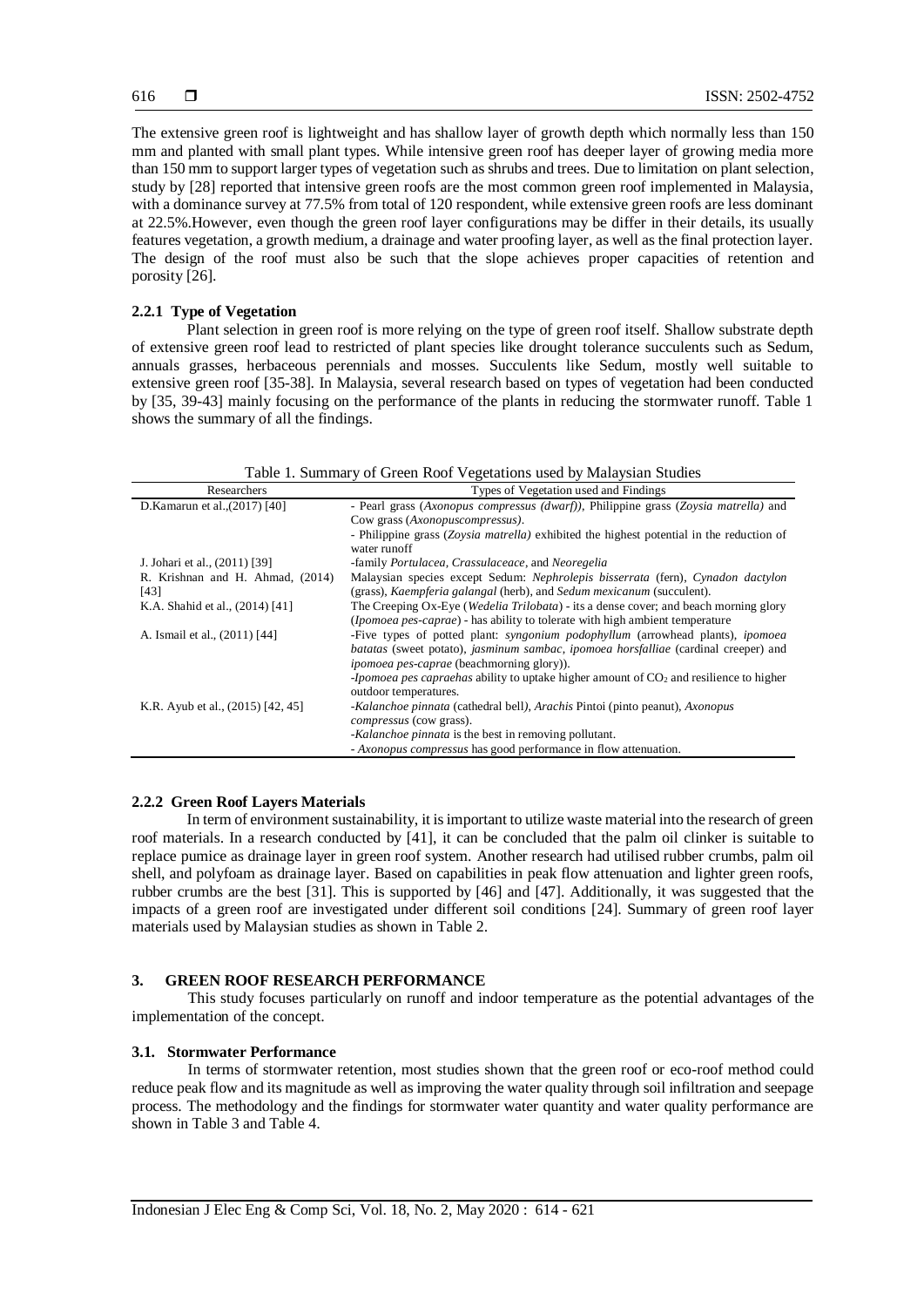| Researchers                           | Findings                                                                                         |
|---------------------------------------|--------------------------------------------------------------------------------------------------|
| R.Rashid and M.H. Ahmed, (2009) [23]  | The extensive type of full scale rooftop garden is organized by 50 nos. of greenary pot          |
|                                       | plants to cover the rooftop surface. Plants are arranged densely.                                |
| A. Ismail et al., (2011) [44]         | Field measurement on full scale concrete flat roof of a single storey detached house.            |
|                                       | The the test room is 3.05 m x 2.73 m x 3.05 of the brick wall. The flat roof surface was         |
|                                       | insulated with bituminous felt which was black in colour.                                        |
| R. Krishnan and H. Ahmad, (2014) [43] | Extensive green roof modules in black PVC trays $350 \times 270 \times 100$ mm deep of substrate |
|                                       | and 10 mm of gravel at the base                                                                  |
| K.A. Shahid et al., (2014) [41]       | The experimental trays with soil depth layer of 5 cm and 4 cm of drainage layer and the          |
|                                       | materials used for substrate is the same and drainage layer are pumice and palm oil              |
|                                       | clinker in three different sizes 2 mm, 5 mm and 10 mm.                                           |
| K.R. Ayub et al., 2015 [42]           | Small scale test beds with dimension of 1 m x 1 m. Every beds consist of 25 mm of                |
|                                       | drainage cell, cover with filter fabric (geotextile), 50 mm clean river sand (diameter 2)        |
|                                       | mm) are put on top and follow with 150 mm top soils with coefficient of permeability,            |
|                                       | k, value is $9.05 \times 10^{-5}$ cm/s follow by vegetation seeds                                |
| M. Mimezhad, et al., 2017 [22]        | The extensive full scale roof on the rooftop of Heriot-Watt University building                  |
| N.S.A. Asman, et al., 2017 [31]       | 9 small scale test beds with different drainage layer different recycled waste                   |
|                                       | (polyfoam, rubber crump, palm oil shells), natural fibres (coconut fibre, palm oil fibre         |
|                                       | and sugarcanes fibres) and one test bed as a control bed.                                        |

| Table 2. Summary of Green Roof Layer Materials used by Malaysian Studies |  |
|--------------------------------------------------------------------------|--|

| Table 3. Summary of Stormwater Performance-Water Quantity |  |
|-----------------------------------------------------------|--|
|                                                           |  |

| I able 5. Summary of Stormwater Performance-Water Quantity |                                                                                                                                                                                                                                                                                                                                                                                                      |                                                                                                                                                                                                                                                                                              |  |
|------------------------------------------------------------|------------------------------------------------------------------------------------------------------------------------------------------------------------------------------------------------------------------------------------------------------------------------------------------------------------------------------------------------------------------------------------------------------|----------------------------------------------------------------------------------------------------------------------------------------------------------------------------------------------------------------------------------------------------------------------------------------------|--|
| Researchers                                                | Methodology                                                                                                                                                                                                                                                                                                                                                                                          | Findings                                                                                                                                                                                                                                                                                     |  |
| S. Musa et al., (2007) [48]                                | Two models of extensive flat type roof were built (1m x<br>$0.75$ m); one with vegetated roof (test) and one non-<br>vegetated roof (control) to evaluate flow rate and<br>retention capacity.                                                                                                                                                                                                       | Vegetated roof model retained 17 % to 48<br>% storm water runoff.                                                                                                                                                                                                                            |  |
| A. Shaharuddin, et al.,<br>$(2011)$ [24]                   | Two different surfaces; concrete roof and eco-roof (645)<br>$m2$ green roof). The total rainfall volume is calculated<br>using Rongfu formula.                                                                                                                                                                                                                                                       | Green roof helps to store 52,632m <sup>3</sup> volume<br>of rainfall by using 9.8 mm of total rainfall<br>as a threshold value.                                                                                                                                                              |  |
| K. H. Kok et al., (2011)<br>$[49]$                         | Float method was applied to measure the surface velocity<br>of the flow. The performance of green roof in peak runoff<br>reduction was monitored by comparing the peak<br>discharge obtained from on-site experiment with the<br>standard peak discharge for district of Kuala Lumpur<br>(impervious roof) calculated from simple rational method<br>with referring to MASMA chapter 13 (DID, 2000). | The standard peak discharge calculated<br>from simple rational method for the<br>impervious roof was $0.0034$ m <sup>3</sup> /s, by<br>comparing it with peak discharge estimated<br>for green roof, the green roof showed peak<br>discharge reduction up to 44%.                            |  |
| Krishnan<br>R.<br>and<br>Н.<br>Ahmad, (2014) [43]          | Rainfall from weather station, water runoff $=$ rainfall<br>$(infiltered water runoff + surface runoff)$                                                                                                                                                                                                                                                                                             | Effectiveness in reducing water runoff fern<br>followed by herbs, sedum and grass.<br>Nephrolepis biserrata had highest runoff<br>reduction at 133.4 mm and highest rate of<br>water loss at 0.87 g followed by Kaempferia<br>galangal with reduction at 100.5 mm                            |  |
| K.A. Shahid et al., (2014)<br>[41]                         | The saturated hydraulic conductivity is calculated using<br>Darcy's law with following expression:<br>$Ks\left[\frac{cm}{h}\right] = \frac{V[cm^3] * L[cm]}{A[cm^2] * \Delta t[h] * h[cm]}$<br>Infiltration rate:<br>$v_i\left[\frac{cm}{min}\right]=\frac{V_1[\frac{cm^3}{cm^2}]}{t\lceil min^1\rceil}$                                                                                             | Two parameters: saturated hydraulic<br>conductivity and infiltration rate. Palm oil<br>clinker has the ability to drain the water fast.<br>The bigger size of clinker the higher value<br>of hydraulic conductivity between 1550<br>cm/h and 1800 cm/h compared to pumice at<br>$1650$ cm/h. |  |
| K.R. Ayub et al., (2015)<br>$[42]$                         | With dry days of 96 hours (4 days), 4 rainfall simulation<br>starts at 2.0L/min (intensity = $159$ mm/hr) for 1 hour<br>continuously. Outflow from the green roof is obtained<br>after 1 hour the rainfall simulation stopped.                                                                                                                                                                       | Due to grass density, the highest percentage<br>peak flow attenuation between 51% and<br>67%.                                                                                                                                                                                                |  |
| K. H.<br>Kok<br>et<br>al.,<br>(2016)[25]                   | The simulation was done based on the local rainfall<br>temporal patterns derived for HTC which were 10, 30,<br>and 60 min in 2 years average recurrence interval.<br>Time-Area run-off generation model was used to<br>transform the effective rainfall to run-off hydrograph.                                                                                                                       | The peak discharge of stormwater run-off<br>was reduced up to 26% in relation to<br>concrete tile roof.                                                                                                                                                                                      |  |

*Green roof performance under malaysia tropical climates: a review (Nur Fitriah Isa)*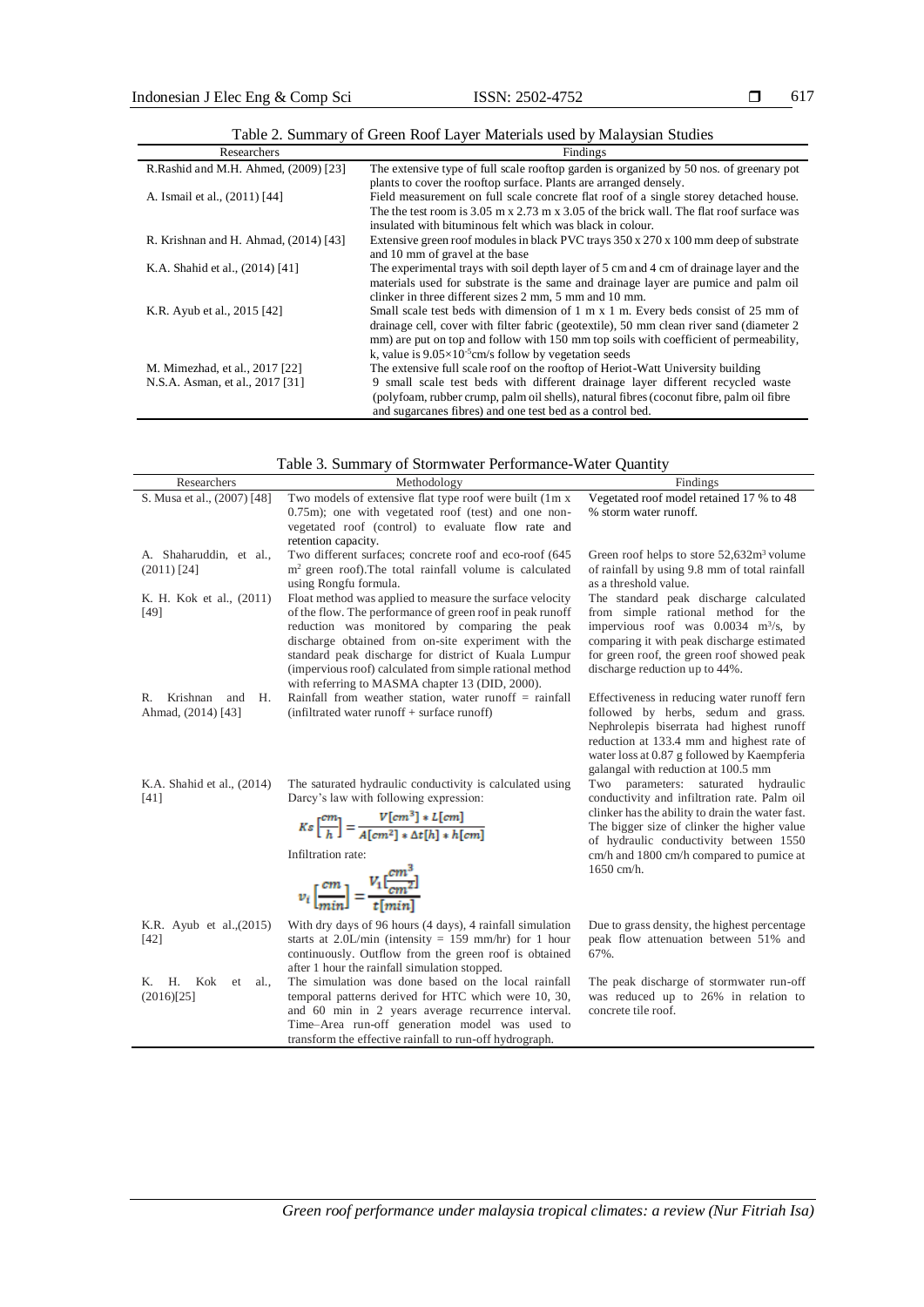| Researchers                       | Methodology                                                                                                                                                                                                       | Findings                                                                                                                                                                                                                                                                                                                                                                                                                                                                                                                                                                 |
|-----------------------------------|-------------------------------------------------------------------------------------------------------------------------------------------------------------------------------------------------------------------|--------------------------------------------------------------------------------------------------------------------------------------------------------------------------------------------------------------------------------------------------------------------------------------------------------------------------------------------------------------------------------------------------------------------------------------------------------------------------------------------------------------------------------------------------------------------------|
| K.R. Ayub et al., (2015) [42]     | Runoffs generated from the simulated<br>rainfall were collected for water quality<br>parameter analysis: Total Phosphorus (TP),<br>Nitrogen<br>$(TN)$ ,<br>Total<br>Ammoniacal<br>Nitrogen (AN) and Potassium (K) | All vegetation used have the ability to remove TP:<br>20.11% - 89.10%, & AN: 59.92% - 95.34% Base on<br>capabilities in flow reduction and pollutants<br>removal, K.pinnata is suitable, its manage to<br>survive in long period of dry season and less<br>maintenance                                                                                                                                                                                                                                                                                                   |
| K. H. Kok et al., (2016) [23]     | Three water samples were<br>collected at the early, middle,<br>and late stage of the storm event to calculate<br>Water Quality Index (WQI).                                                                       | An average WQI of 92(Class I) was obtained out of<br>15 samples for the run-off generated from the green<br>roof, which indicated that the run-off produced was<br>clean.                                                                                                                                                                                                                                                                                                                                                                                                |
| N.S.A. Asman, et al., (2017) [31] | The inflow from rainfall simulator are for<br>15 minutes continuously. The outflow was<br>taken for one hour continuously after the<br>simulator started with five minutes interval.                              | Parameters: pH value, total suspended solid (TSS),<br>turbidity and chemical oxygen demand. pH values:<br>all below control under 6.64, but for layer polyfoam<br>fibre<br>5.42<br>rubber<br>sugarcane<br>and<br>crumb+sugarcane fiber 5.1<br>TSS: 5 layers type has larger than 10 mg/L (Rubber<br>Crump + coconut fibre $-10$ , Polyfoam + Palm oil<br>fibre - 12, Polyfoam + sugarcane fibre $-17$ , and 22<br>for Palm Oil Shells &<br>$Rubber$ Crumb + sugarcane fibre<br>Higher turbidity at 10.4 ahd higher COD at 63 NTU<br>was Rubber Crumb $+$ sugarcane fibre |

Table 4. Summary of stormwater performance-water quality

## **3.2. Thermal Performance**

Green roofs have been recognised as a great means of limiting the Urban Heat Island (UHI) effect by removing heat from the air through evapotranspiration of the plants, which leads to a reduction of the temperatures of the roof surface and the surrounding air [21]. The methodology and findings obtained from thermal performance research in Malaysia are summarized in Table 5.

Table 5. Summary of Thermal Performance

| Researchers                               | Methodology                                                                                                                                                                                           | Findings                                                                                                                                                                                                                                                                                                                                                                                                                                                                                                                    |
|-------------------------------------------|-------------------------------------------------------------------------------------------------------------------------------------------------------------------------------------------------------|-----------------------------------------------------------------------------------------------------------------------------------------------------------------------------------------------------------------------------------------------------------------------------------------------------------------------------------------------------------------------------------------------------------------------------------------------------------------------------------------------------------------------------|
| A.Ismail et al., (2011) [44]              | Field measurement on full scale flat roof of a<br>single storey detached house of indoor and<br>outdoor microclimates of test room with<br>different types of roof treatments                         | The maximum solar radiation for the measurement<br>of black bare roof, green roof and white roof are<br>1009, 1126 and 1048 $W/m^2$ respectively.<br>The average temperature difference between two<br>roofs was 6.85°C observed from 1 pm to 8 pm.<br>Average indoor surface temperature difference<br>between whiteroof and black bare roof was 5.30°C<br>at 4.15pm. Green roof have the ability to lower the<br>indoor air temperature better than white roof by<br>providing shades and evapotranspiration to the roof. |
| R.Rashid and M.H. Ahmed.<br>$(2009)$ [23] | Field measurement on pot plants for every 15<br>minutes for internal and external data using<br>Dickson data logger, infra red ray gun data<br>logger and air temperature & humidity sensor<br>logger | Rooftop surface maximum temperature was<br>decreased around 11.2°C to 19.8°C in field<br>experiment. Green roof reduces the ceiling surface<br>temperature by a maximum of $3.0^{\circ}$ C and on average<br>$1.7^{\circ}$ C, in comparison to bare roof. The maximum<br>temperature difference between indoors and<br>outdoors is $4.4^{\circ}$ C with green roof during day time                                                                                                                                          |
| M. Mirnezhad, et al., (2017)<br>$[22]$    | Field measurement on two different depths of<br>soil (12 cm $\&$ 28 cm) using thermocouples for<br>every 10 minutes                                                                                   | Highest temperatures are ranging between 24.9 to<br>60.7 °C and are captured from hard roof. Green roof<br>with deeper soil thickness varies from 27.4 to 34.5<br>°C, lower soil depth green roof from 29.1 to 35.2 °C<br>with similar fluctuation, wet soil helps to boost soil<br>capacity in $CO2$ sequestration.                                                                                                                                                                                                        |

# **4. VIABILITY OF RESULTS AND CONCLUSIONS**

The study concludes that the use of the green roof is a viable concept for application in Malaysia. This conclusion bases on the data showing the roof having reduced the runoff and lowered the indoor temperature for the buildings on which it was tested. However, the conclusion of viability may be limited for this particular study due to the choice data applied in the process. The study reports inaccuracies in the results collected regarding the runoff recorded following implementation of the roof. This shortcoming is attributed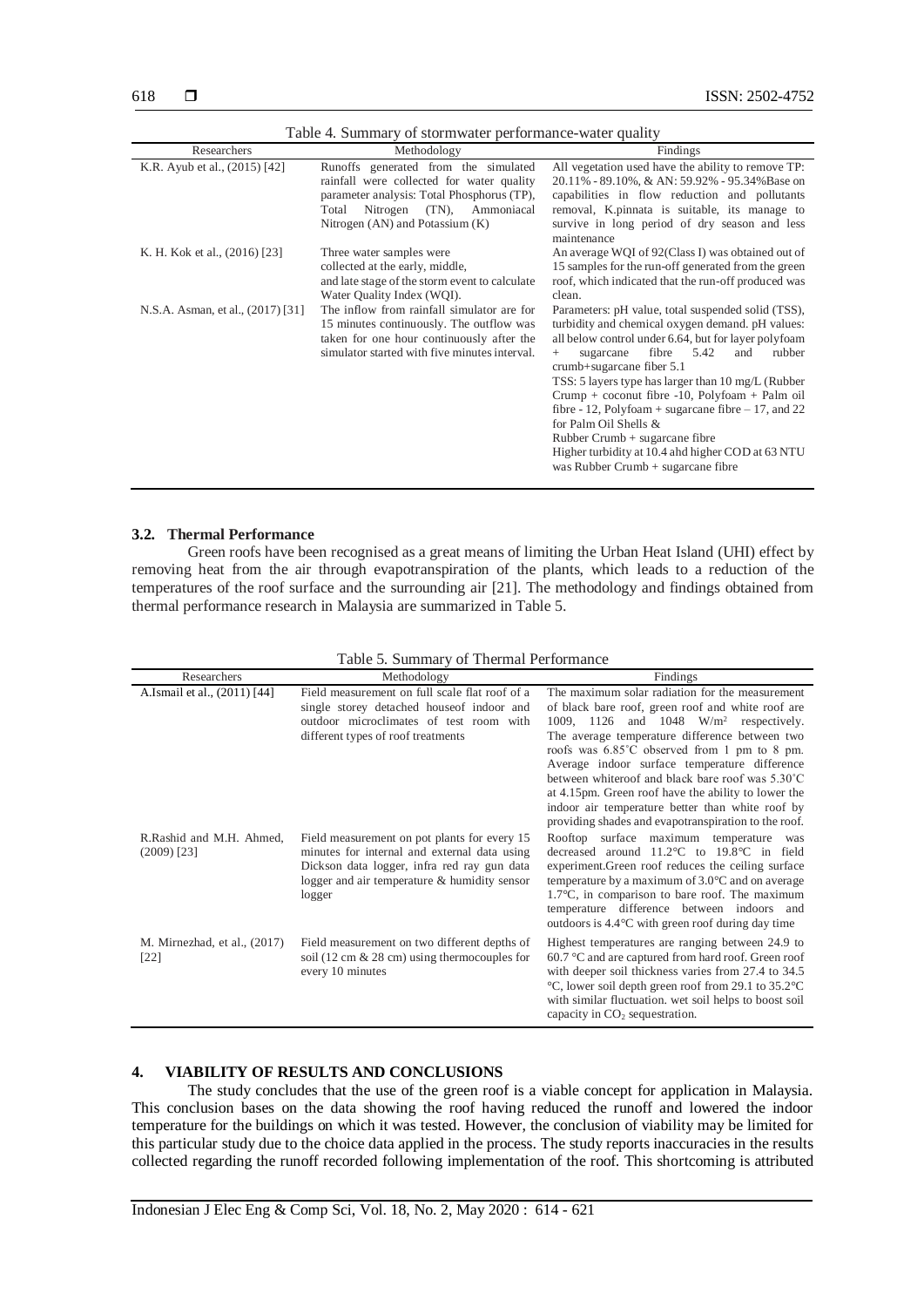619

to the lack of scientific equipment suitable for the collection of data in such a context [43]. There are also shortcomings on the data on the rainfall patterns for the area. The data limitation diminishes the accuracy of the terms of the experiment, as the assumptions applied about the rain were unsuitable to the context. Therefore, the elements of this study cannot conclusively be used to generalize the assumptions about the green roof concept to the entire country or any typical tropical climate.

#### **5. CONCLUSIONS ON THE GREEN ROOF CONCEPT IN TROPICAL CLIMATES**

The research establishes that the concept of a green roof has been adopted in Malaysia since the early 1990's, but has not been fully embraced. The review also establishes that both intensive and extensive green roof technologies are applied. Other than the efforts of researchers and scholars, the government has also set aside a given percentage of the urban area for the establishment of the green roof technology. However, sufficient research work has not been done to establish optimal conditions for the use of green roofs in Malaysia, therefore it is necessary for the more scholarly effort to be put into establishing the most suitable way in which the technology should be applied for the maximum environmental and economic benefit.

#### **REFERENCES**

- [1] Camillo P.A. & Marco A.P. (2008). The Urban Heat Island (UHI) Effect. Retrieved at http://www.urbanheatislands.com/
- [2] M. Srivanit, K. Hakao & V. Phonekeo. "Assessing the Impact of Urbanization on Urban Thermal Environment: A Case Study of Bangkok Metropolitan". *International Journal of Applied Science and Technology*, Vol 2, No 7, 2012.
- [3] A.K. Tripathi and G. Mukesh.'Biochemical parameters of plants as indicators of air pollution". *Journal of Environment Biology*, 28, 127-132, 2007.
- [4] A. Singh and M Agrawal, "Acid rain and its ecological consequences". *Journal of Environmental Biology*, 29(1), 15- 24, 2008.
- [5] E. Philip, M. Rizal, M.K. and S. Siti Mariam, *"Forest damage caused by acid precipitation and pollution in*  Malaysia." 4<sup>th</sup> International Plantation Industry Conference & Exhibition (IPiCEX 2014), Kuching Sarawak, 2014.
- [6] M.Z. Omar and M. Rindam, "The impact of acid rain on historical buildings in Kuala Lumpur, Malaysia". Article in Design Principles and Practices 5(6), pp. 175-191. 2011.
- [7] N. Lal, "Effects of Acid Rain on Plant Growth and Development Effects of Acid Rain on Plant Growth and Development*," e-Journal Sci. Technol*., vol. 11, no. 5 May, pp. 85–108, 2016.
- [8] Z. Bakhshipour, A. Asadi, Bujang B.K. Huat, A. Sridharan, S. Kawasaki, "Effect of acid rain on geotechnical properties of residual soils". Elsevier: Soils and Foundation, 56(6), pp 1008-1020, 2016.
- [9] W.C. Ngai, (1997) "Increasing flood risk in Malaysia: causes and solutions", Disaster Prevention and Management, Volume 6 Number 2, pp. 72-86
- [10] W.C. Ngai and D.J. Parker "Response to Dynamic Flood Hazard Factors in Peninsular Malaysia" *The Geographical Journal* Vol. 162, No. 3 (Nov., 1996), pp. 313-325 Available online: https://www.jstor.org/stable/3059653 d
- [11] K.C. Chun, A. Ab. Ghani, N.A. Zakaria, R. Abdullah, *"Sediment Transport in Kulim River, Malaysia".* Conference: 21st IAHR Congress, Seoul Korea, 2005.
- [12] A.F.Mohamed, W.Z. Yaacob, A.R. Samsudin, "Groundwater and soil vulnerability in the Langat Basin Malaysia", *Europian Journal of Scientific Research*. 27(4), pp. 1450-216, 2009.
- [13] B. Bhatta, "Analysis of urban growth and sprawl from remote sensing data". Hardcover: Chapter 2, ISBN: 978-3-642- 05298-9, 2010. Available online[: http://www.springer.com/978-3-642-05298-9](http://www.springer.com/978-3-642-05298-9)
- [14] S.M. Charlesworth and C.A.Booth, "Sustainable Surface Water Management: A Handbook for SUDS", John Wiley & Sons – Technology & Engineering – 432 pages, 2016.
- [15] A.AB. Ghani, N.A. Zakaria, C.K.Chang, A.Ainan, *"Sustainable Urban Drainage (SuDS) – Malaysian Experiences".* 11th International Conference on Urban Drainage Edinburgh, Scotland, UK, 2008.
- [16] J. Chan,"The rise of rooftop gardens". The Star Online: Metro News, 7 Oct 2016. Available online:https://www.thestar.com.my/metro/community/2016/10/07/the-rise-of-rooftop-gardens-association-presidentdiscusses-various-landscape-design-trends-in-malay/
- [17] M.H. Md Zahir, S.N. Raman, M.F. Mohamed, M. Jamiland, Z.M. Nopiah, "The perception of Malaysian architects towards the implementation of green roofs: A review of practices, methodological and future research," Universiti Kebangsaan Malaysia, Selangor, 2014.
- [18] S.R.A. Rahman and H. Ahmad, *Green Roofs As Urban Antidote: A Review On Aesthetic, Environmental, Economic And Social Benefits.* In: 6th South East Asian Technical University Consortium Symposium, 6 - 7 March 2012., King Mongkut's University of Technology Thonburi, Thailand, 2012.
- [19] M.A.Fauzi, N. A. Malek, J. Othman, "Evaluation of Green roof system for green building projects in Malaysia," In *World Academy of Science, Engineering and Technology*, 2013.
- [20] X.S. Lee, A.R Mohd Ariffin, H. Hussein, *"Assessing the green roof technology in green building rating systems,"* in International Building And Infrastracture Technology Conference 7-8 June, Penang, 2011.
- [21] H. Kasmin, N.A Yusoff, M.H. Samsudin, N. Atan, R. Kassim, H. Ahmad, Z. Sayuti, F. Abdullah, "Preliminary Overview on Thermal Performance of Green Roof". *Applied Mechanics and Materials*, Vols. 773-774, pp. 1047-1052, 2015.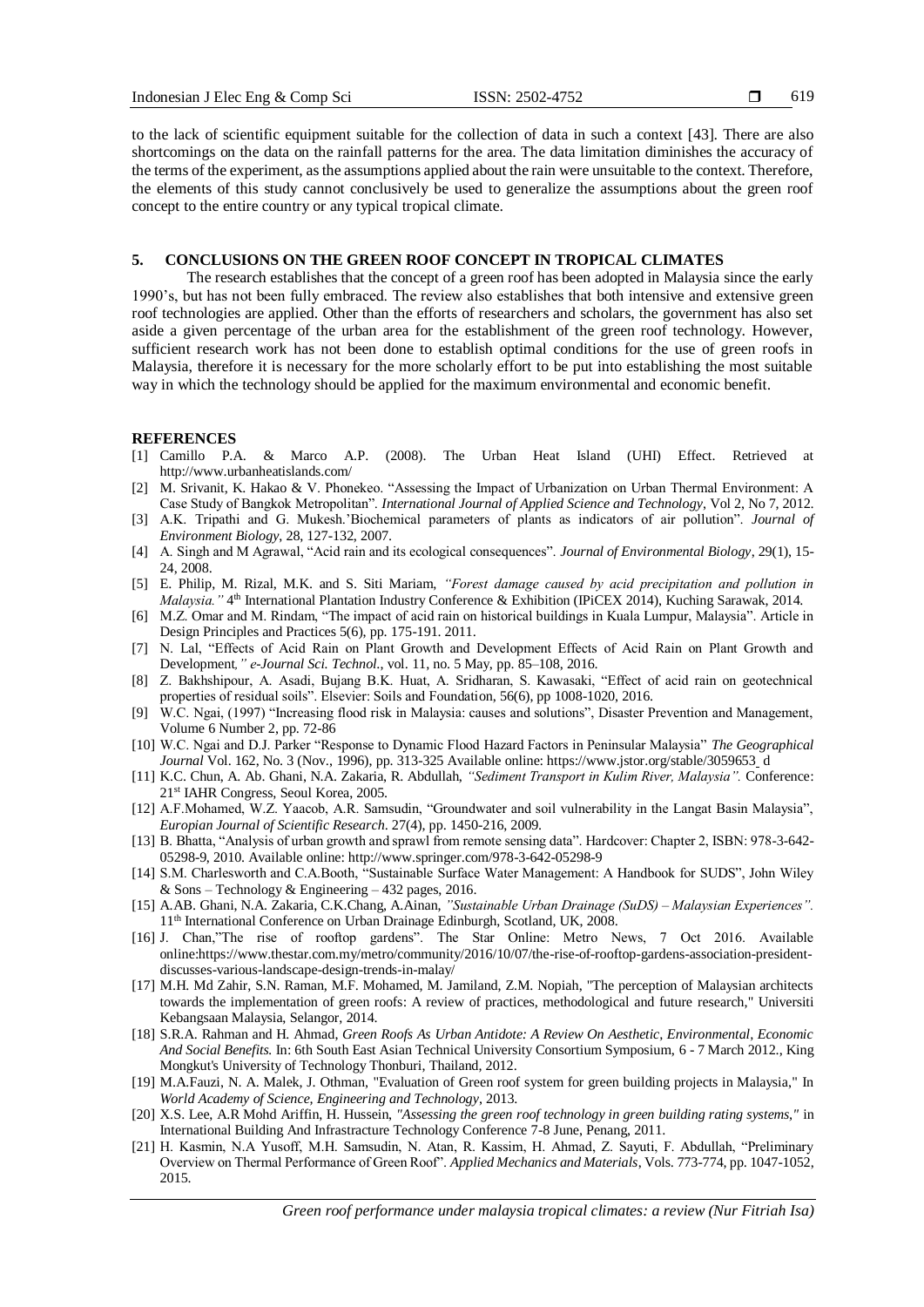- [22] M. Mirnezhad, A.M.R. Aminudin, S.Y.Kong, "Thermal performance and temperature mitigation towards application of green roof in tropical climate". Chemical Engineering Transactions, Vol 56, 2017.
- [23] R. Rashid and M.H. Ahmed "Thermal performance of rooftop greenery system at the tropical climate of Malaysia". DIMENSI – *Journal of Architecture and Built Environment*, Vol 37, No 1, pp 41-50, 2009.
- [24] A. Shaharuddin, M. H. Noorazuan, and M. J. Yaakob, "Green roofs as best management practices for heat reduction and stormwater flow mitigation," *World Applied Sciences Journal*, Vol. 13(13), pp. 58–62, 2011.
- [25] K.H. Kok, L. M. Sidek, M.F. Chow, M.R.Z. Abidin, H. Basri and G. Hayder, "Evaluation of green roof performances for urban storm water quantity and quality controls," *International Journal of River Basin Management*, Vol 14(1), pp. 1-7, 2016.
- [26] M.F.Chow and M.F. Abu Bakar, "A Review on the Development and Challenges of Green Roof Systems in Malaysia," *WASET: International Journal of Civil, Environmental, Structural, Construction and Architectural Engineering*, Vol. 10 (1), pp. 16-21, 2016.
- [27] M.Yusof and M.Johari, "Identifying Green Spaces in Kuala Lumpur Using Higher Resolution" Satellite Imagery. ALAM CIPTA UPM: *International Journal of Sustainable Tropical Design Research & Practice*, 5:93-106, 2012.
- [28] S.R.A. Rahaman, H. Ahmad and M.S.F. Rosley, *"Green roof: Its awareness among professionals and potential in Malaysian market,"* in ASEAN Conference on Environment- Behaviour Studies, Hanoi, 2013[ab]
- [29] M.H. Md. Zahir, S.N. Raman, M.F. Mohamed, Z.M. Nopiah and M. Jamil, *"A discussion of Methodologies to measure the perception of malaysian architects towards the implementation of green roof system":* The 3rd International Building Control Conference, 2013.
- [30] W.Z. Wan Ismail, S.S. Ahmad, H. Kamaruddin and Z. Ithnin, Green roofs benefits; perceptions by Malaysian residential highrise end users, InCIEC 2014: Proceedings of the International Civil and Infrastructure, Springer, pp. 231 – 241, 2015.
- [31] N. S. Afizah Asman, S. Dullah, J. L. Ayog, A. K. Mirasa, and H. Djamila, "The Hydrological Performance of Lightweight Green Roofs Made From Recycled Waste Materials As the Drainage Layer," MATEC Web Conf., vol. 103, p. 04011, 2017.
- [32] Z. Ismail, H. A. Aziz, N. M. Nasir, and M. Z. M. Taib, "Obstacles to adopt green roof in Malaysia," *CHUSER 2012 - 2012 IEEE Colloq. Humanit. Sci. Eng. Res.*, no. Chuser, pp. 357–361, 2012.
- [33] M.A. Fauzi and N.A. Malek, "Green Building assessment tools: Evaluating different tools for green roof system". *International Journal of Education and Research Vol. 1 No.11 November 2013*.
- [34] S. Saharuddin, N. Khalil, A. A. Salleh, "Analytical review of maintenance criteria for green roof in Malaysia". *Malaysian Journal Of Sustainable Environment (MySE)* Vol 3 No.2 December 2017.
- [35] A. Volder and B. Dvorak, "Event size, substrate water content and vegetation affect storm water retention efficiency of an un-irrigated extensive green roof system in Central Texas," Sustain. Cities Soc., vol. 10, pp. 59–64, 2014.
- [36] D. B. Rowe, "Green roofs as a means of pollution abatement," Environ. Pollut. vol. 159, no. 8–9, pp. 2100–2110, 2011.
- [37] F. Raimondo, P. Trifilò, M. A. Lo Gullo, S. Andri, T. Savi, and A. Nardini, "Plant performance on Mediterranean green roofs: Interaction of species-specific hydraulic strategies and substrate water relations," AoB Plants, vol. 7, no. 1, 2015.
- [38] K. L. Getter and D. B. Rowe, "The role of extensive green roofs in sustainable development," HortScience, vol. 41, no. 5, pp. 1276–1285, 2006.
- [39] Johari, J., Rasidi, M.H., Said, I. (2011). "Planting Technology of Green Roof for Building in Tropical Cities: A Review on Plant Selection." 5th South East Asian Technical University Consortium Symposium. Hanoi.
- [40] Kamarun, D., Mohd. Tajuddin, R. and Abdullah, B. (2017). "Engineering and Technical Development for a Sustainable Environment." 1st ed. New York: Apple Academic Press, pp.1-13.
- [41] K.A. Shahid, M.A. Sulaiman, N. Ghazali, W.A. Rahman and A. Zukri, "Palm oil clinker as drainage layer in green roof system under Malaysia climatic conditions" *Journal of Engineering and Technology*, Vol 1 (2), pp. 27-37, 2014.
- [42] K.R.Ayub, A.A. Ghani, N.A. Zakaria and S. Shaharudin, "Efficiency of intensive green roofs in high intensity rainfall for stormwater treatment: selection of vegetations," in Flood Risk management, Universiti Sains Malaysia, 2015.
- [43] R. Krishnan and H. Ahmad, "Influence of Low Growing Vegetation in Reducing Stormwater Runoff on Green Roofs," *Int. J. High-Rise Build.*, vol. 3, no. 4, pp. 1–6, 2014.
- [44] A.Ismail, M.H.A. Samad, A.M.A. Rahman, "The Investigation of Green Roof and White Roof Cooling Potential on Single Storey Residential Building in the Malaysian Climate". World Academy of Science, *Engineering and Technology* 76, 2011.
- [45] Ghani, A.Ab, K.R.Ayub, C.S Leow, S.Shaharuddin, M.F.Yusof "Feasibility Study and Practicality of Green Roof for Stormwater Management in Malaysia," Short Term Grant Report 1st ed., vol. 1, ser. 1, pp. 1–80, 2016
- [46] Pérez, G., Vila, A., Rincón, L., Solé, C., & Cabeza, L. F. Use of rubber crumbs as drainagelayer in green roofs as potential energy improvement material. Applied Energy vol. 97, 347– 354, 2012.
- [47] Rincón, L., Coma, J., Pérez, G., Castell, A., Boer, D., & Cabeza, L. F. (2014). Environmental performance of recycled rubber as drainage layer in extensive green roofs. A comparative Life Cycle Assessment. Building and Environment vol. 74, 22-30, 2014.
- [48] S. Musa, N. A. M. A. @ Arshad, M. R. Jalil, H. Kasmin, Z. Ali, and M. S. Mansor, "Potential of stormwater capacity using vegetated roof in Malaysia," pp. 1–6, 2007.
- [49] K. H. Kok, L. M. Sidek and M. R. Z. Abidin, "Evaluating the performance of green roof for stormwater management options for green technology," in UNITENSCORed, Putrajaya Campus, Malaysia, 2011.